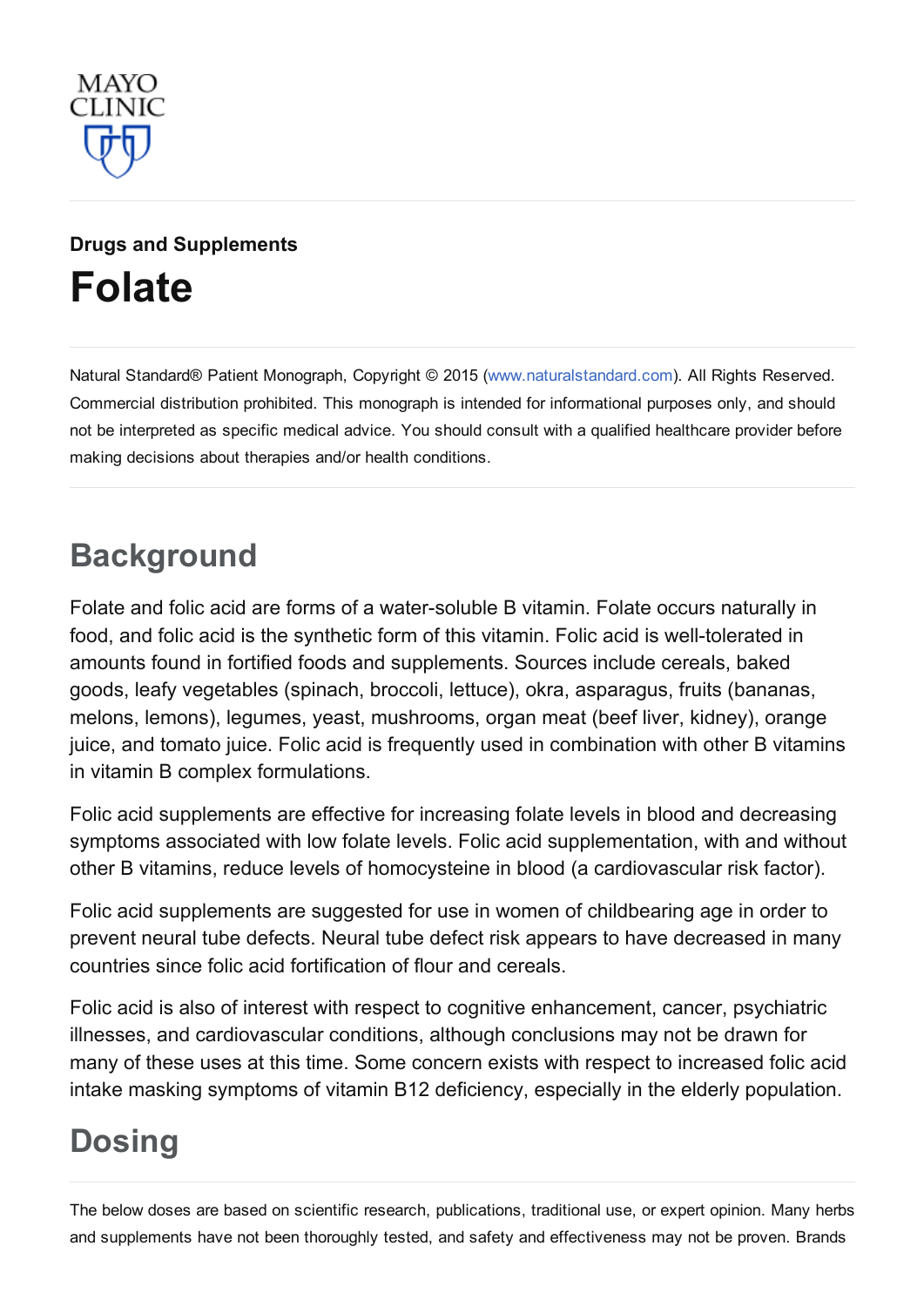may be made differently, with variable ingredients, even within the same brand. The below doses may not apply to all products. You should read product labels, and discuss doses with a qualified healthcare provider before starting therapy.

### Adults (over 18 years old)

General:The daily suggested intake levels of folic acid are as follows: males over 13 years, 400 micrograms; females over 13 years, 400-600 micrograms; pregnancy all ages, 400-600 micrograms; breastfeeding females of all ages, 500 micrograms. The maximum daily intake level of folic acid for people 19 years and older (including pregnant or breastfeeding women), 1,000 micrograms.

For anemia caused by folate deficiency, 1-5 milligrams has been taken by mouth daily until recovery.

For antiseizure drug-induced folate deficiency, 15 milligrams has been taken by mouth daily under the supervision of a qualified healthcare provider.

For bipolar disorder, 200 international units of folic acid has been taken by mouth daily for 52 weeks in patients stabilized on lithium. Three milligrams of folic acid have been taken by mouth daily for three weeks in patients starting valproic acid therapy.

For cancer (general), 0.240 milligrams of folate or folic acid (either taken alone or in combination with aspirin, vitamin B6, or vitamin B12) has been taken by mouth daily for 3-8 years, with mixed results.

For cognitive effects, 0.75-15 milligrams of folic acid has been taken by mouth daily for 1-36 months.

For colorectal cancer, 0.5-5 milligrams of folic acid has been taken by mouth daily for 3-8 years with mixed results.

For chronic kidney disease, 2-15 milligrams of folic acid has been taken by mouth daily, every other day or three times weekly, for a follow-up duration of 1-3.6 years.

For depression, 0.5-3 milligrams or 200 international units of folic acid or 15-50 milligrams of methylenetetrahydrofolate have been taken by mouth daily for 3-52 weeks.

For diabetes, 5 milligrams of folic acid has been taken by mouth daily for 16 months.

For folate deficiency, 250-1,000 micrograms has been taken by mouth daily. In addition, for severe folate deficiency, 1-5 milligrams has been taken by mouth daily until blood levels are corrected and documented by a qualified healthcare professional.

For fragile X syndrome, 10250 milligrams of folic acid has been taken by mouth daily for 28 months with a lack of effect on symptoms.

For heart disease, 0.8-40 milligrams of folic acid have been taken by mouth daily for 3-88 months.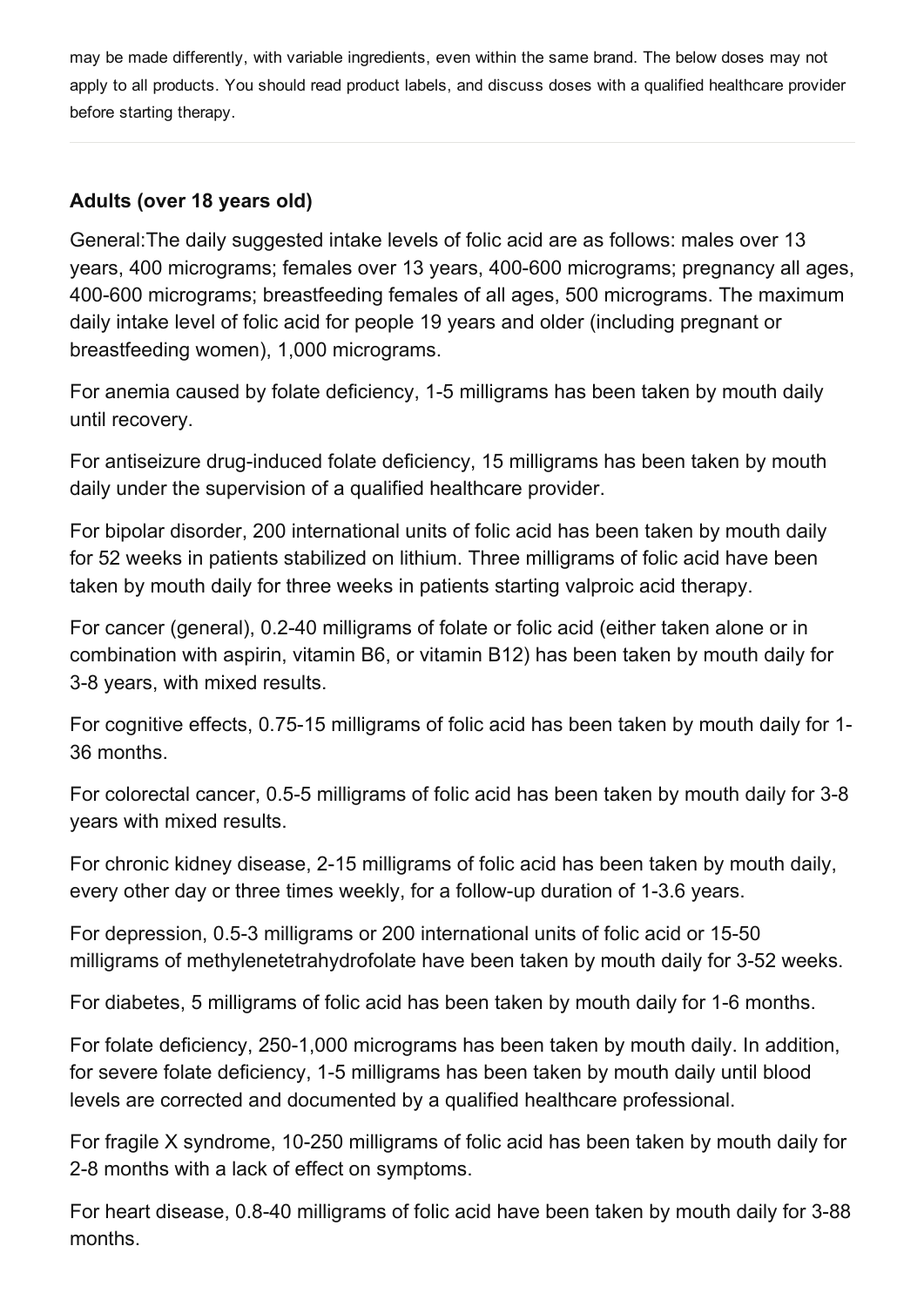For high homocysteine levels, 0.25 milligrams of folic acid has been taken by mouth for 21-168 days.

For high blood pressure, 510 milligrams of folic acid has been taken by mouth for 216 weeks.

For methotrexate toxicity, 127.5 milligrams of folic acid or 120 milligrams of folinic acid has been taken by mouth daily or weekly for up to 12 weeks.

For the prevention of birth defects, wheat flour fortified with folic acid has been taken by mouth before pregnancy and during the first two months of pregnancy. Doses of 0.36-5 milligrams have been taken by mouth daily.

For the prevention of pregnancy complications (other), 0.25-5 milligrams of folic acid have been taken by mouth daily for 12-24 weeks.

For stroke, 0.5-40 milligrams of folic acid have been taken by mouth daily for 6-88 months.

For vein clots, 5 milligrams of folic acid has been taken by mouth once daily during pregnancy.

For vitiligo, 5 milligrams has been taken by mouth twice daily.

For gum overgrowth caused by phenytoin, folic acid has been applied to the gum.

For pregnancy-related gum disease, folic acid has been applied to the gum.

### Children (under 18 years old)

The daily suggested intake levels of folic acid are as follows: babies 0-6 months, 65 micrograms; 7 to 12 months, 80 micrograms; children 1-3 years, 150 micrograms; 4-8 years, 200 micrograms; males 9-13 years, 300 micrograms; males over 13 years, 400 micrograms; and females 9-13 years, 300 micrograms.

The maximum daily intakes are as follows: for children 1-3 years-old, 300 micrograms; for children 4-8 years-old, 400 micrograms; for children 9-13 years-old, 600 micrograms; and for adolescents 14-18 years-old, 800 micrograms. Folic acid injection contains benzyl alcohol (1.5 percent), and extreme care should be used when given to newborns. Folic acid injections should be given by a healthcare provider.

For fragile X syndrome, 10-250 milligrams has been taken by mouth daily for 2-8 months with a lack of effect on symptoms.

For general health maintenance, 0.005-15 milligrams has been taken by mouth daily for two weeks to 18 months, with mixed results.

## **Evidence**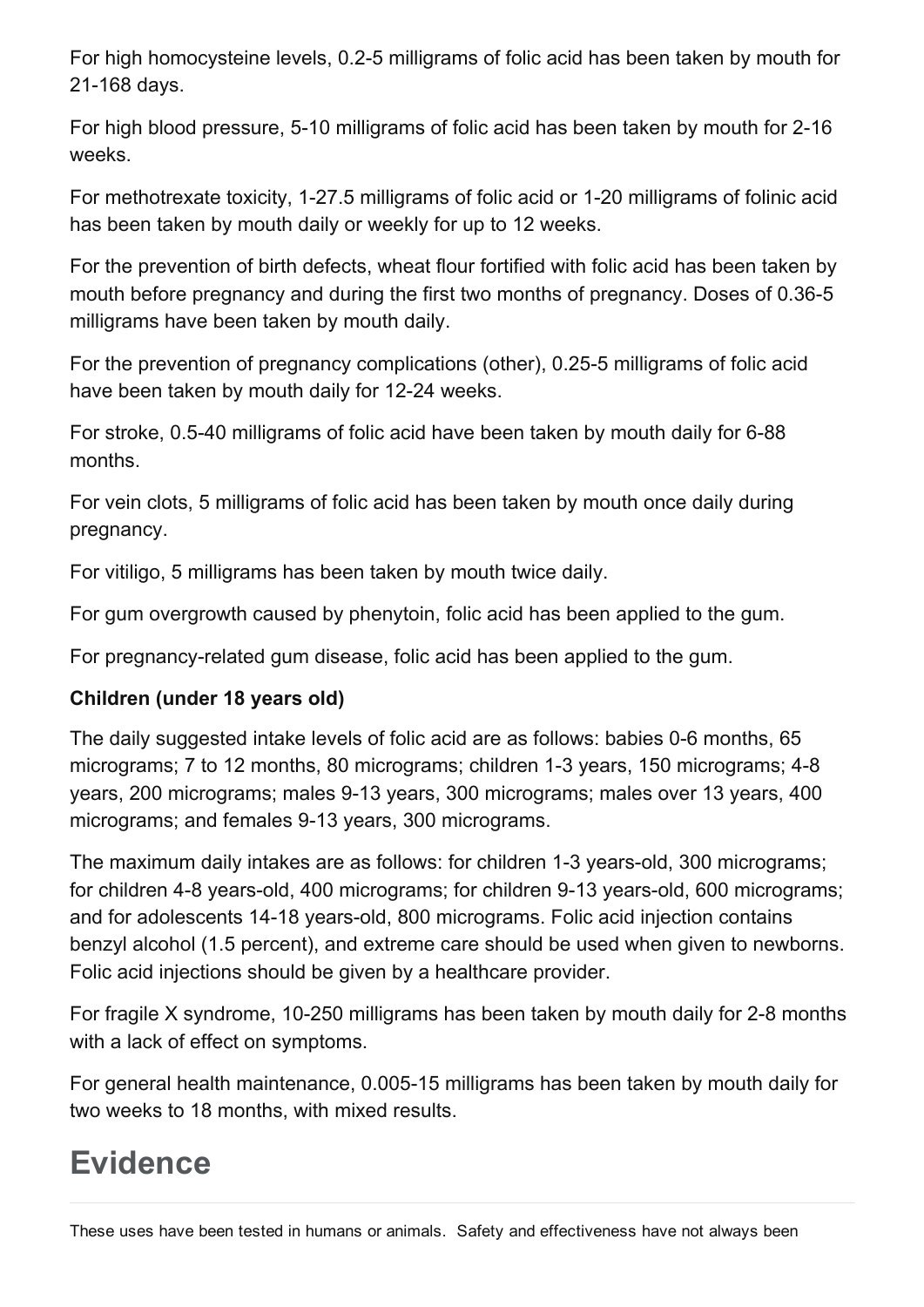proven. Some of these conditions are potentially serious, and should be evaluated by a qualified healthcare provider.

## Key to grades

- **A** Strong scientific evidence for this use
- **B** Good scientific evidence for this use
- $\mathbf C$  Unclear scientific evidence for this use
- **D** Fair scientific evidence against this use (it may not work)
- **F** Strong scientific evidence against this use (it likely does not work)

#### Grading [rationale](http://www.mayoclinic.org/drugs-supplements/grading-rationale)



Anemia (caused by folate deficiency)

Folate deficiency may cause megaloblastic anemia, a blood disorder in which there are very large red blood cells. If the cause is folate deficiency, then treatment with folate is the standard approach. People with anemia should see a medical professional to identify the underlying cause.



#### Folate deficiency

Folate deficiency will occur if the body does not get enough folic acid from dietary intake. Folic acid is effective in the treatment of some complications of folate deficiency.



#### Folate deficiency in alcoholics

Folate deficiency has been seen in alcoholics. Alcohol affects the body's ability to absorb folate and also increases folate in the urine. Many alcohol abusers have poor quality diets that do not provide the suggested intake of folate. Increasing folate intake through diet, or folic acid intake through fortified foods or supplements, may benefit the health of alcoholics.

Heart disease (high homocysteine levels)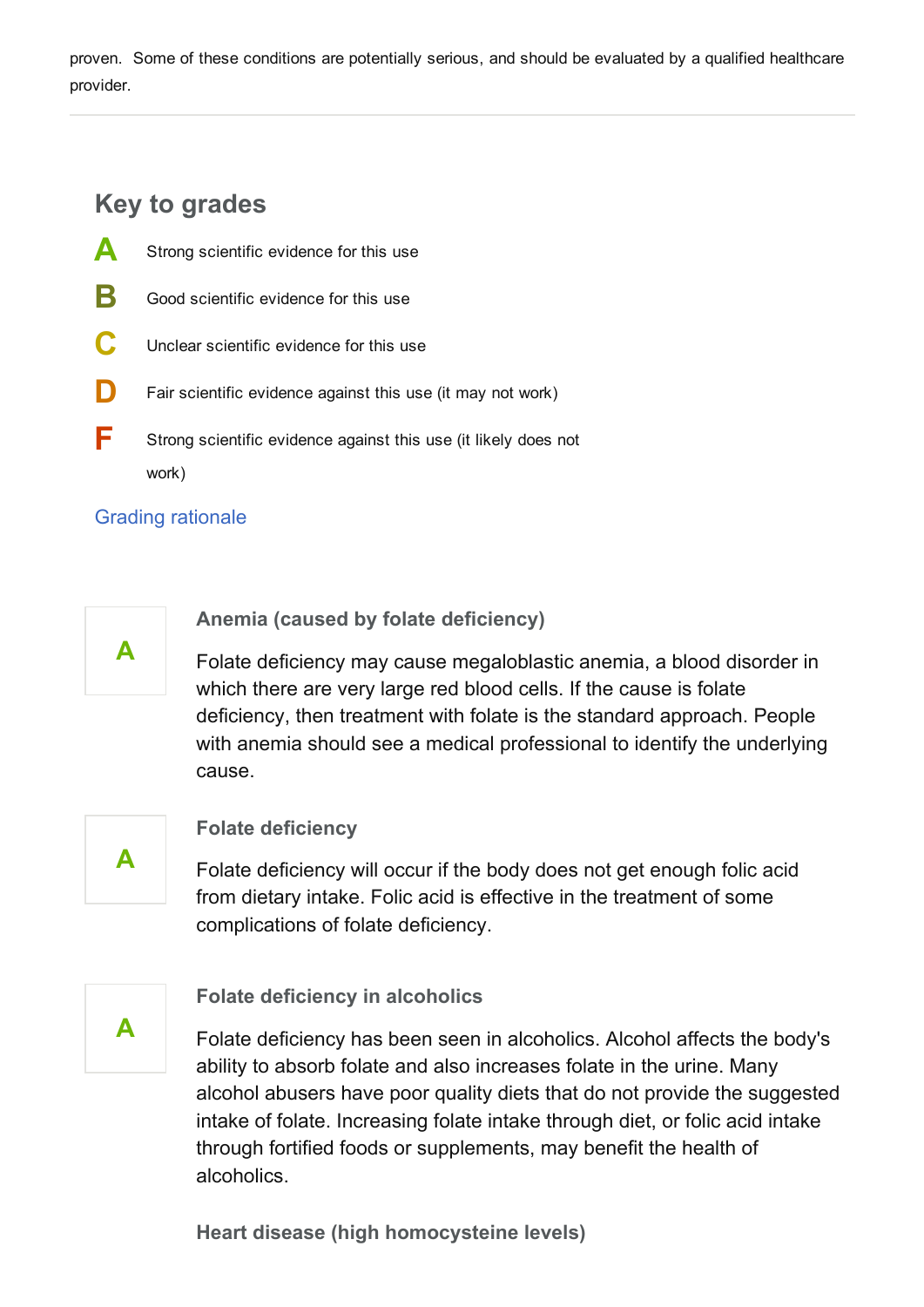

High blood levels of the amino acid homocysteine is considered a significant risk factor for heart disease. B vitamins, including folate, affect homocysteine levels.

# A

Prevention of pregnancy complications (birth defects)

Consuming a high level of folate and taking folic acid supplements by mouth during pregnancy helps reduce the risk of birth defects in the infant.



#### Methotrexate toxicity

Folate may help people being treated with long-term, low-dose methotrexate for rheumatoid arthritis (RA) or psoriasis. Folate deficiency may cause side effects including stomach problems and inflammation, hair loss, anemia, and high homocysteine levels, which are linked to heart disease. People who have experienced side effects may need to continue taking folic acid for the duration of methotrexate therapy. People receiving methotrexate for cancer should avoid folic acid supplements, unless suggested by their doctor. There is some evidence that folic acid supplements reduce the effectiveness of methotrexate in the treatment of some cancers.

Acute lymphocytic leukemia (cancer of the white blood cells)

Early evidence suggests that vitamin use during pregnancy might protect against acute lymphoblastic leukemia. The effects of folate alone are not clear. High-quality research on folate supplementation is needed before a conclusion may be made.

Amenorrhea (lack of menstrual period)

Early studies show that folic acid treatment may improve health, including levels of homocysteine, in women with absent menstrual periods caused by exercise. Further study is needed.

C

C

C

Anemia (blood disorder caused by iron deficiency)

The effect of folic acid on iron-deficiency anemia is not clear. More research is needed in this area before a firm conclusion can be made.

# C

### Arsenic poisoning

Folate may lower blood levels of arsenic and may help prevent illnesses caused by arsenic. Additional research is needed in this area.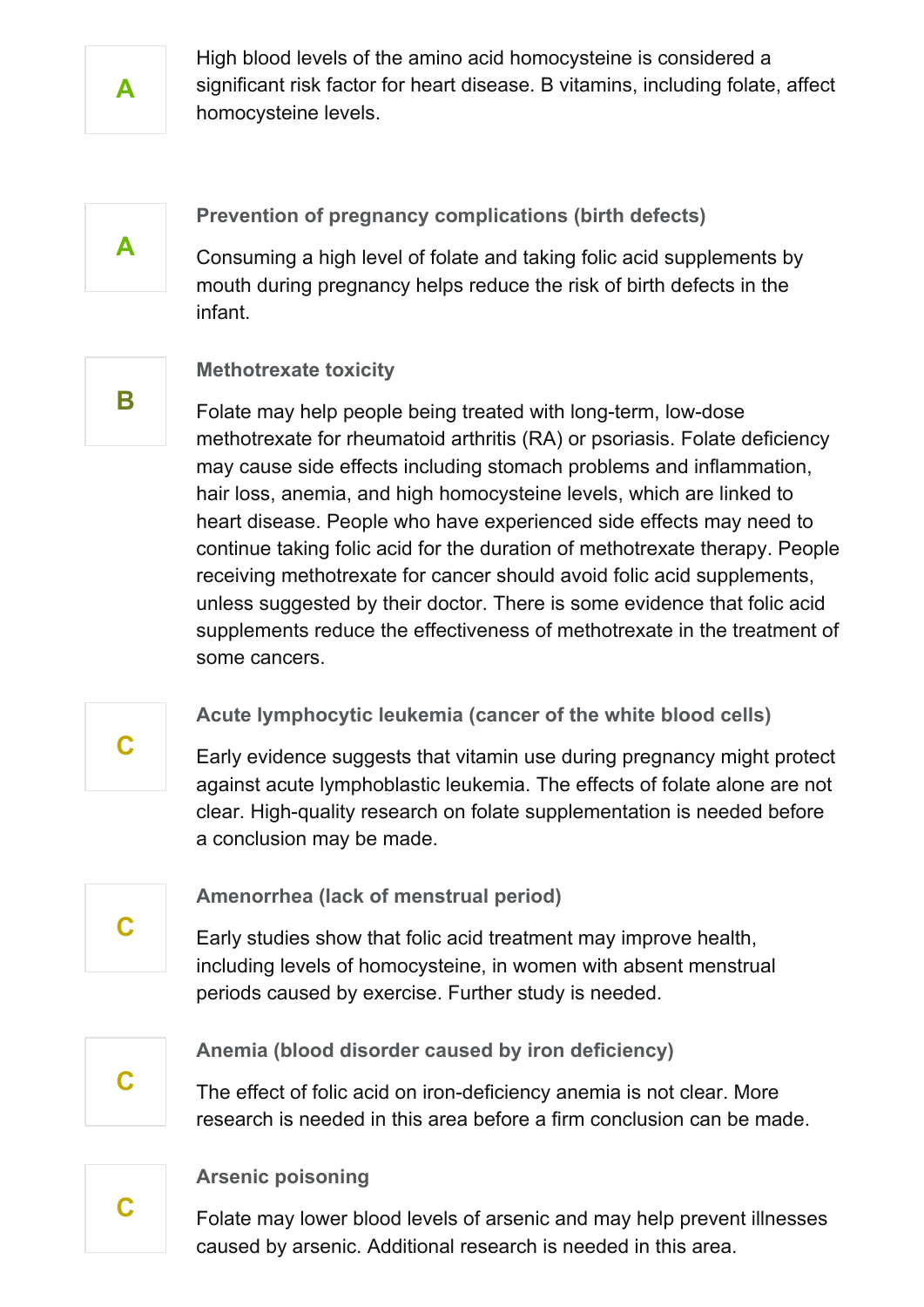#### Bipolar disorder

Folic acid deficiency has been found among people with depression and has been linked to poor response to treatment. Higher blood levels of homocysteine are linked to increased depression in later life. Folate has been used for enhancing treatment response to antidepressants. Further study is needed to determine the effects on bipolar people.

#### Cancer (general)

Early evidence on the use of folate seems promising for decreasing the risk of breast, cervical, pancreatic, and stomach cancer. However, currently there is a lack of strong evidence available to support this use of folate.

#### Chronic fatigue syndrome

Some people with chronic fatigue syndrome (CFS) also have decreased folic acid levels. Daily injections of a combination of folic acid, bovine liver extract, and vitamin B12 for three weeks lacked benefit in early research. Further study is needed in this area.

#### Cognitive function

Combined B vitamin supplementation lacked benefit in early research on cognitive decline in women with heart disease or heart disease risk factors. The link between low folate levels and cognitive impairment in older people is unclear. The effect of folic acid in combination with multivitamins on children's cognitive function has also been studied. Further research is needed in this area.

#### Coronary artery disease

Folic acid may benefit coronary artery disease in terms of blood pressure control. More research is needed in this area. People with this condition need to be treated by a qualified healthcare provider.

# C

C

#### **Dementia**

Dementia and Alzheimer's disease have been linked to low folate levels and high homocysteine levels. B vitamins, including folate, and the prevention of dementia are currently being studied. However, results are mixed. High-quality studies are still needed before a conclusion may be made.

C

C



C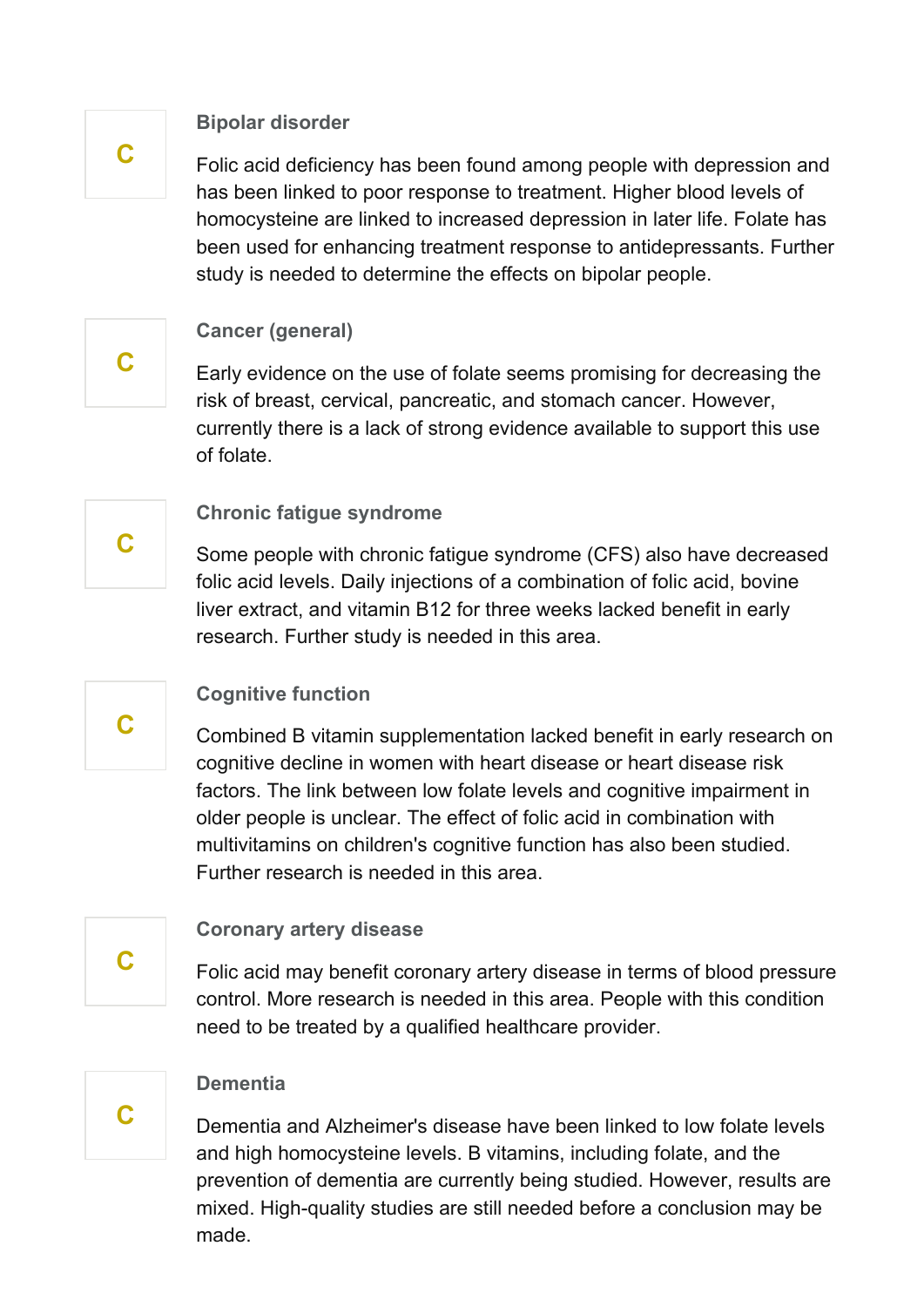#### Depression

Folic acid deficiency has been found among people with depression and has been linked to poor response to treatment. Folate supplements have been used for enhancing treatment response to antidepressants. Limited research suggests that folic acid may lack effectiveness when compared to standard treatment. Depression should be treated by a qualified healthcare provider.

#### **Diabetes**

The effect of folic acid on diabetes is not clear. High-quality research is still needed in this area.



C

#### Down's syndrome

Early research shows a lack of protective effect of folic acid on heart problems in infants with Down's syndrome. Low folate levels in mothers may be a risk factor for babies with Down's syndrome. Further study is needed.



#### **Epilepsy**

Early research shows a lack of protective effect of folic acid for epilepsy, a seizure disorder. Further study is needed.



#### General health maintenance

Folic acid has been studied for improving well-being in general in both adults and children. However, more research is needed before a conclusion can be made.



#### Glaucoma (eye disease)

Low levels of folic acid and high homocysteine levels have been linked to an increased risk of glaucoma. However, more research is needed before a conclusion can be made on the effects of folic acid supplementation.



#### **Gout**

Early evidence suggests that higher intake of folic acid may be linked to a lower risk of gout. More study is needed.



C

## Growth

C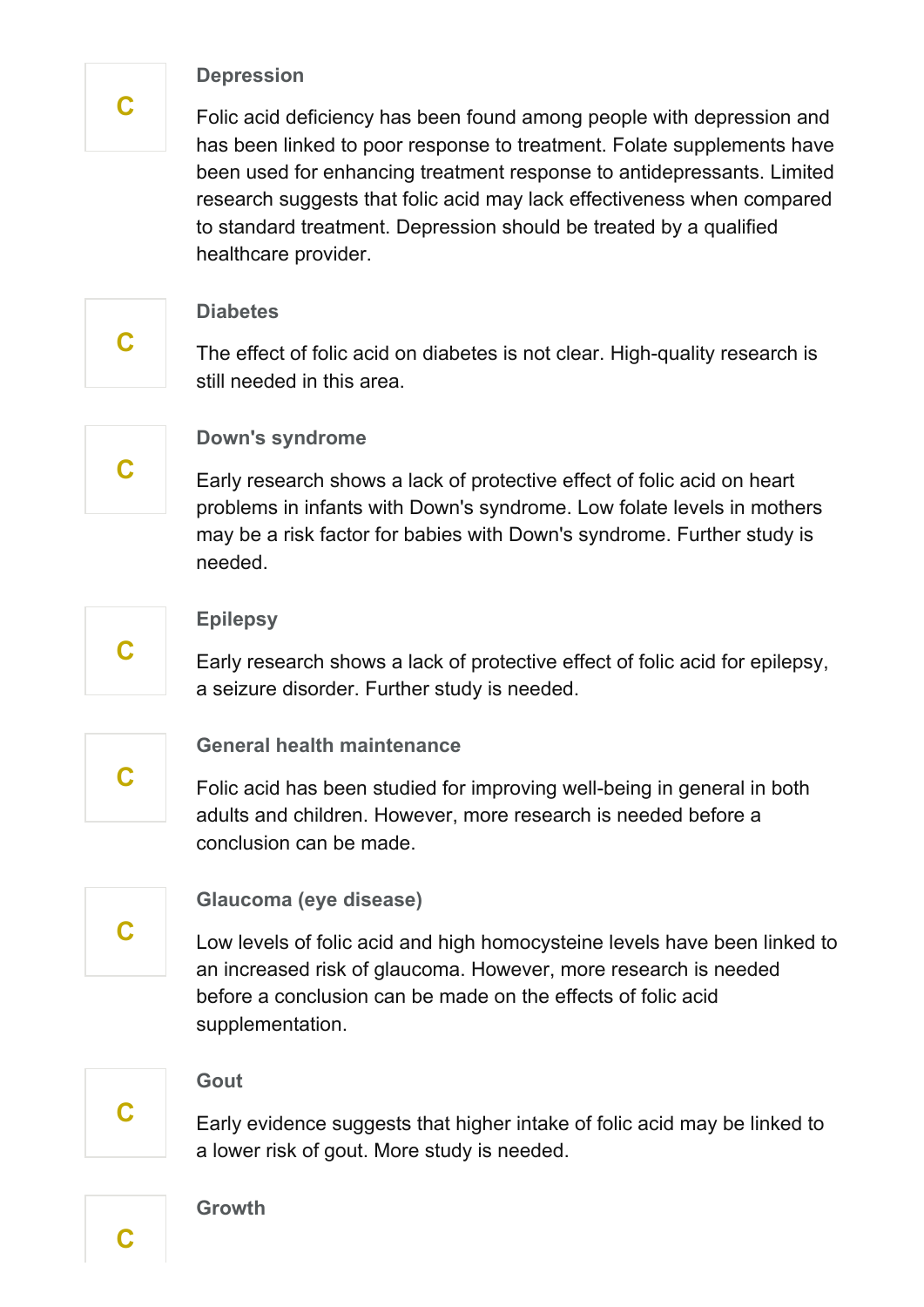Use of multiple vitamins and minerals has been found to improve growth. The effect of folate alone is not clear.



C

#### Hearing loss

Folic acid supplementation has been found to benefit hearing loss associated with aging. Low folate levels in the blood may be linked to sudden hearing loss in adults. However, more studies are needed.

#### Heart disease

Homocysteine is considered a significant risk factor for heart disease. Levels of this amino acid may be controlled by B vitamins, including folate. However, more research is needed before a firm conclusion can be made.



#### High blood pressure

Some study suggests that folic acid supplementation may decrease high blood pressure. Further study is needed to confirm these results.



High blood pressure associated with pregnancy

A combination therapy, including folate, in women with high blood pressure during pregnancy may benefit both the mother and child. More studies are needed to examine the role of folate alone for this condition.



#### High blood sugar/glucose intolerance

In people with high blood sugar, folic acid in combination with enalapril (a blood pressure medication) resulted in lower blood sugar levels, compared to enalapril alone. More trials are needed before a conclusion may be drawn.



#### H. pylori infection

Early evidence suggests that H. pylori infection and low folic acid levels may not be linked. Further study is needed.



Kidney disease (chronic)

Although lowering homocysteine levels with folic acid with or without other B vitamins does not appear to reduce heart disease risk in general populations, heart disease risk may be lowered in people with chronic kidney disease. Further study is needed.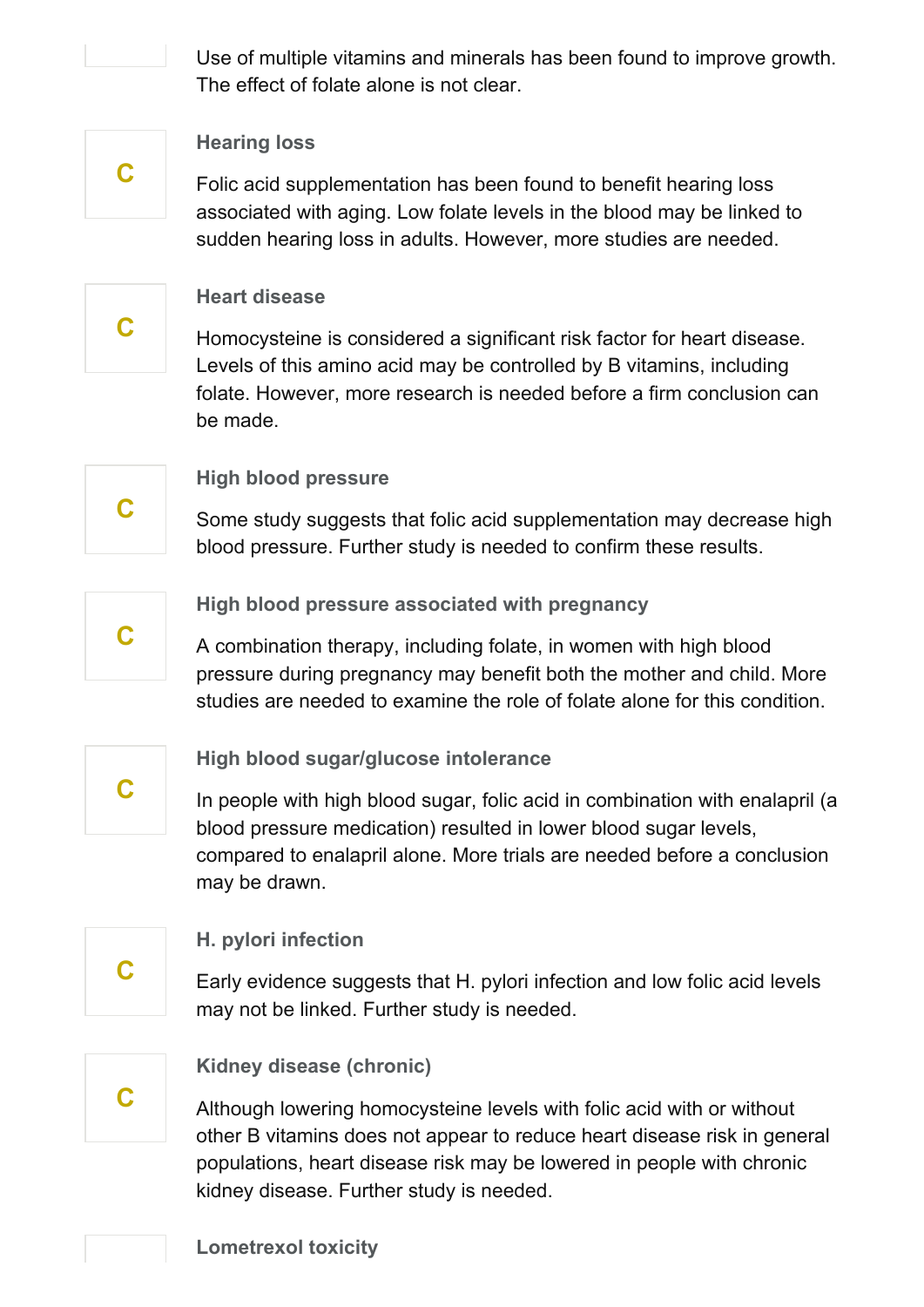

C

C Results are unclear on the use of folic acid for reducing toxicity from the cancer drug lometrexol. More study is needed.

Mouth sores (caused by cancer treatment)

The effect of folate on mouth sores associated with cancer treatment is not clear. Further study is required.



#### Multiple sclerosis

Early evidence shows that people with multiple sclerosis may not have significantly altered folate levels, but may have high homocysteine and low B12 levels. Further study is needed.



Phenytoin-induced gingival hyperplasia

Early evidence shows that applying folic acid may help prevent the overgrowth of gum tissue caused by therapy with the anti-seizure drug phenytoin. Taking folic acid by mouth has been found to lack benefit. More research is needed in this area.

# C

Pregnancy-related gingivitis (gum disease)

Based on early research, applying folic acid to the gum may improve gum disease in pregnant women. More studies are needed to confirm these results.



#### Prevention of pregnancy complications (other)

Studies have shown that folate intake during pregnancy prevents deficiency and associated anemia in pregnant women. Low folate levels during pregnancy may contribute to birth defects and pregnancy loss. Folate alone or in combination with iron may reduce the incidence of low birth weight. The role of folate supplementation in pregnancy and the prevention of heart problems in the baby have also been reviewed. Further study is needed.

#### Stroke

Study results are mixed for the use of folate in people with stroke. Further research is needed in this area before a strong conclusion may be made.

#### Vein clots

Hyperhomocysteinemia may be associated with thrombosis. One study

C

C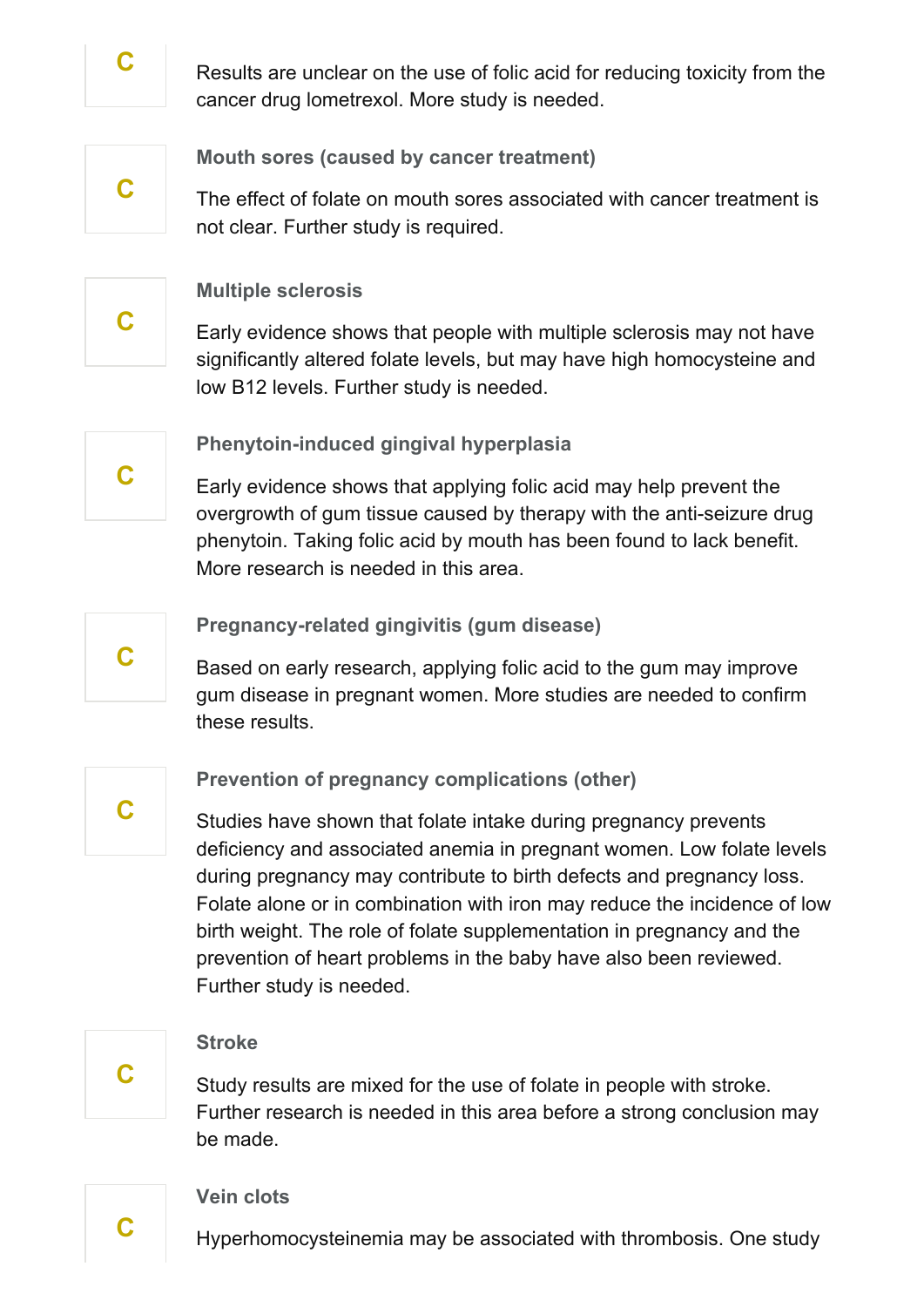analysis indicates that folic acid may have a beneficial effect on hypercoagulable (tendency to have blood clots) pregnant women. However, further study is needed.

$$
\mathbf{C}^{\dagger}
$$

Vitiligo (irregular white patches on the skin)

Early studies suggest that folic acid and vitamin B12 may improve the symptoms of vitiligo. Further research is needed to confirm these results.



Fragile X syndrome (genetic disorder causing mental and learning problems)

Studies have shown that folic acid supplementation lacks effect on symptoms of Fragile X syndrome. Further study is needed.



Colorectal cancer

Folate supplementation studies in general have found a lack of effect on colorectal cancer. In addition, an increased risk was reported in people treated for 3-6 years with folic acid.

## Uses based on tradition or theory

The below uses are based on tradition or scientific theories. They often have not been thoroughly tested in humans, and safety and effectiveness have not always been proven. Some of these conditions are potentially serious, and should be evaluated by a qualified healthcare provider.

AIDS, anemia (associated with inflammatory bowel disease), anti-aging, appetite stimulation, autism, canker sores, celiac disease, critical illness, Crohn's disease, dental conditions, fistula (abnormal connection between organs), fractures (risk reduction), gastritis (stomach inflammation), genetic damage (X-ray induced chromosomal damage), infertility, inflammatory bowel disease, insomnia, ischemic heart disease (decreased blood supply to the heart), lichen planus (itchy mouth rash), liver disease, macular degeneration (eye disease), mood, myofascial pain (chronic muscle pain), osteoporosis, peripheral neuropathy (damage of peripheral nerves such as toes and fingertips), restless leg syndrome, retinal vein occlusion (blockage of veins in the eye), schizophrenia, sickle cell anemia, spinal cord injury, ulcerative colitis, weight loss.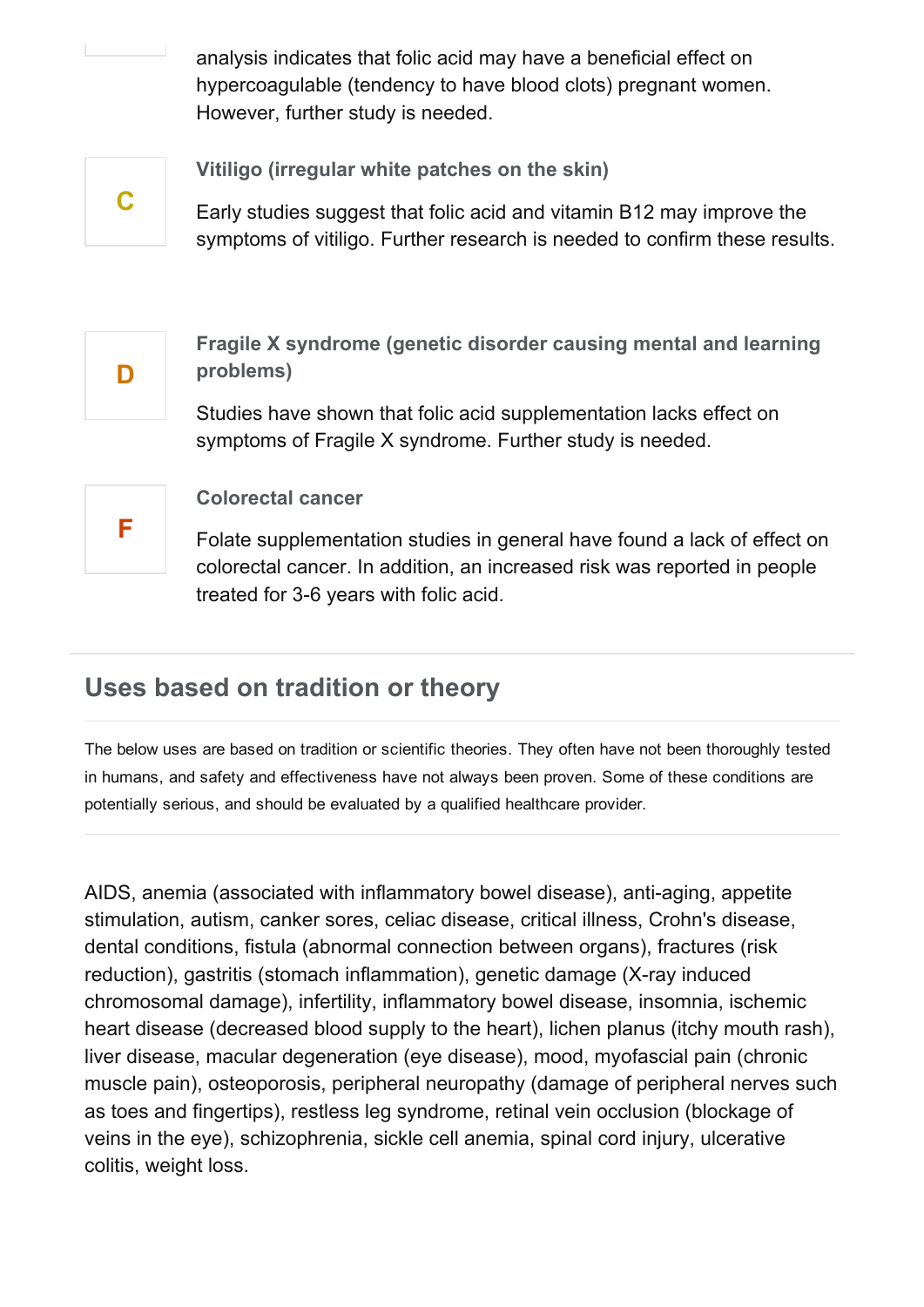## Interactions

## Interactions with Drugs

Folate may lower blood sugar levels. Caution is advised when using medications that may also lower blood sugar. People taking drugs for diabetes by mouth or insulin should be monitored closely by a qualified healthcare professional, including a pharmacist. Medication adjustments may be necessary.

Folate may cause low blood pressure. Caution is advised in people taking drugs that lower blood pressure.

Folate may also interact with agents that promote urination, alcohol, Alzheimer's agents, aminosalicylic acid, antacids, antibiotics, anticancer agents, antidepressants, anti-malaria agents, anti-seizure agents, aspirin, birth control, cholestyramine, colestipol, conjugated estrogens, cycloserine, folic acid antagonists, H2 blockers, heart agents, homocysteinelowering agents, iron, methotrexate, methylprednisolone sodium succinate (Solu-Medrol®), nervous system agents, nitroglycerin, nonsteroidal anti-inflammatories (NSAIDs), omega-3 fatty acids, pancreatic extracts, pemetrexed disodium, pentamidine, phenytoin, proton pump inhibitors, sulfasalazine, sulfonamides, tobacco, trimethoprim, vitamin A, vitamin B12, warfarin, and zinc.

## Interactions with Herbs and Dietary Supplements

Folate may lower blood sugar levels. Caution is advised when using herbs or supplements that may also lower blood sugar. Blood glucose levels may require monitoring, and doses may need adjustment.

Folate may cause low blood pressure. Caution is advised in people taking herbs or supplements that lower blood pressure.

Folate may also interact with aged garlic extract, alcohol, Alzheimer's herbs and supplements, antacids, antibacterials, anticancer herbs and supplements, antidepressants, anti-inflammatories, anti-malaria herbs and supplements, antioxidants, anti-seizure herbs and supplements, B vitamins, birth control, green tea, heart herbs and supplements, herbs and supplements that promote urination, homocysteine-lowering herbs and supplements, iron, leaf concentrate, multiple micronutrients, nervous system herbs and supplements, omega-3 fatty acids, pancreatic extracts, phytoestrogens, probiotics, salicylates, vitamin A, vitamin B12, and zinc.

# Methodology

This information is based on a systematic review of scientific literature, and was peerreviewed and edited by contributors to the Natural Standard Research Collaboration [\(www.naturalstandard.com\)](http://www.naturalstandard.com/).

Monograph [methodology](http://www.mayoclinic.org/drugs-supplements/folate/evidence/~/link.aspx?_id=544A2CC2284747E4AE7FEDA9238F7C96&_z=z)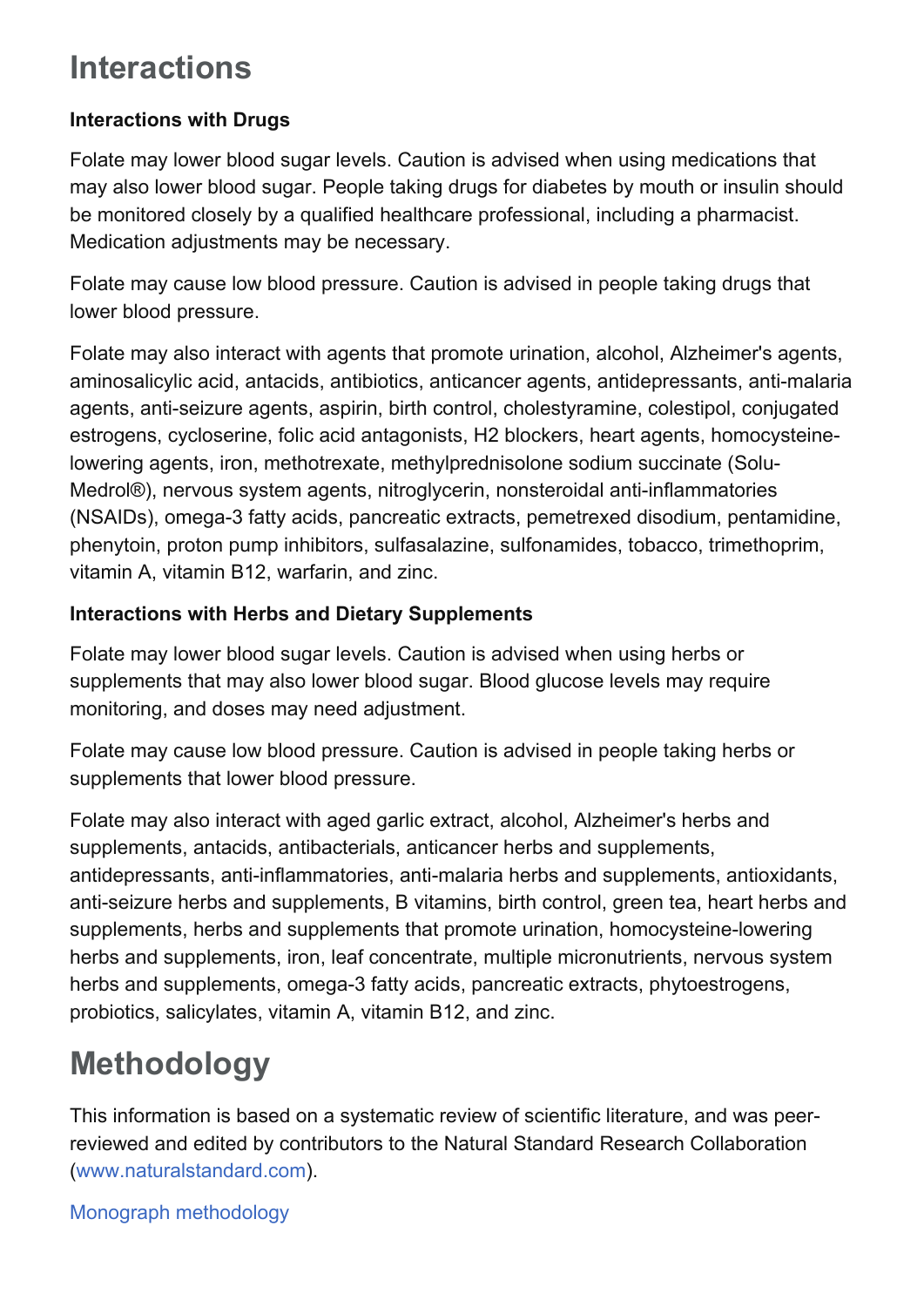# Related terms

I-LV, 5-formyltetrahydrofolate, 5-Methyltetrahydrofolate, B complex vitamin, d, I-LV, folacin, folic acid, folinic acid, Folvite®, heptaglutamyl folic acid, hexaglutamyl folic acid, L5methyltetrahydrofolate, levoleucovorin, leucovorin, methyltetrahydrofolate, monoglutamyl folic acid, polyglutamyl folic acid, pteroylglutamic acid, pteroylmonoglutamic acid, pteroylpolyglutamate, vitamin B9, vitamin M.

# **Safety**

The U.S. Food and Drug Administration does not strictly regulate herbs and supplements. There is no guarantee of strength, purity or safety of products, and effects may vary. You should always read product labels. If you have a medical condition, or are taking other drugs, herbs, or supplements, you should speak with a qualified healthcare provider before starting a new therapy. Consult a healthcare provider immediately if you experience side effects.

## Allergies

Avoid in people with known allergy or sensitivity to product ingredients in folic acidcontaining supplements.

#### Side Effects and Warnings

Folate is likely safe when added to foods in the following amounts: in breakfast cereals, below 400 micrograms per serving; in infant formula, 4 micrograms per 100 kilocalories of infant formula; in corn grits, 1 milligram per pound; in meal-replacement products, 200-400 micrograms per serving, with the amount depending on whether the food is used once or more than once daily.

Use cautiously if taken above the suggested or maximum daily intake levels.

Folate may cause bitter taste, bloating, blood flow problems (caused by narrowed vessels), breathing difficulty, changes in urine color, confusion, cramps, diarrhea, dizziness, fatigue, gas, hair loss, headache, impaired judgment, increased asthma risk (in children of women taking folic acid during late pregnancy), increased cancer risk, increased seizure frequency, inflammation (such as in the mouth), lung muscle spasms, mood swings (excitability or irritability), nausea, overactivity, psychotic behavior, skin symptoms (flushing, hives, itching, rash, and redness), sleep problems, vivid dreaming, and weight changes.

Folate may cause low blood pressure. Caution is advised in people taking drugs or herbs and supplements that lower blood pressure.

Folate may lower blood sugar levels. Caution is advised in people with diabetes or low blood sugar, and in those taking drugs, herbs, or supplements that affect blood sugar. Blood sugar levels may need to be monitored by a qualified healthcare professional,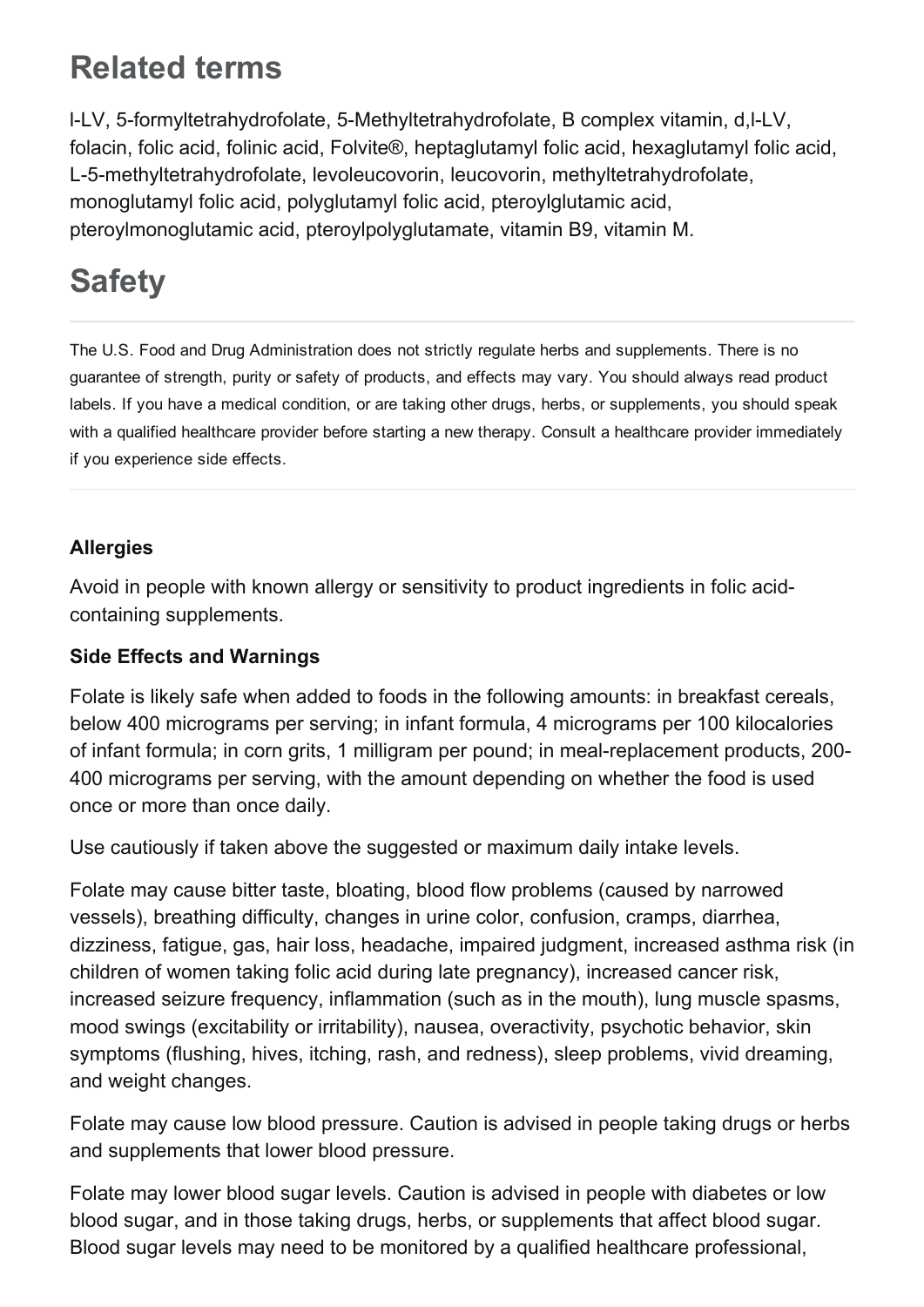including a pharmacist, and medication adjustments may be necessary.

Use cautiously in combination with aspirin or in supplemental doses above the maximum daily intake without the care of a medical professional. Injections of folic acid containing benzyl alcohol should only be used under the care of a doctor.

Use cautiously in people who have or are at risk of anemia, cancer, lung disorders, malaria, nervous system disorders, seizure disorders, skin conditions, and stomach problems.

Avoid using with a combination of B vitamins after heart surgery or in people taking anticancer agents or folic acid antagonists (blockers), unless prescribed by a healthcare professional.

Avoid in people with known allergy or sensitivity to product ingredients in folic acidcontaining supplements.

### Pregnancy and Breastfeeding

The U.S. Preventive Services Task Force and other groups suggests that all women planning to be pregnant take a daily supplement containing 0.4-0.8 milligrams (400-800) micrograms) of folic acid. It is suggested that all women capable of becoming pregnant consume folate in order to reduce the risk of the fetus developing birth defects.

Folic acid is likely safe to use during breastfeeding under the supervision of a qualified healthcare provider.

## Selected references

- 1. Alazzam M, Tidy J, Hancock BW, et al. First-line chemotherapy in low-risk gestational trophoblastic neoplasia. Cochrane.Database.Syst.Rev. 2012;7:CD007102.
- 2. Baggott JE, Oster RA, and Tamura T. Meta-analysis of cancer risk in folic acid supplementation trials. Cancer Epidemiol. 2012;36(1):78-81.
- 3. Castillo L, Tur JA, and Uauy R. [Folate and breast cancer risk: a systematic review]. Rev.Med.Chil. 2012;140(2):251-260.
- 4. Castillo Lancellotti C, Tur Mari JA, and Uauy Dagach R. [Effect of folate and related nutrients on cognitive function in older people; systematic review]. Nutr.Hosp. 2012;27(1):90-102.
- 5. Castillo Lancellotti C, Tur Mari JA, and Uauy Dagach R. [Folic acid supplementation and colorrectal adenoma recurrence: systematic review]. Nutr.Hosp. 2012;27(1):13 21.
- 6. Conde-Agudelo A, Rosas-Bermudez A, Castano F, et al. Effects of birth spacing on maternal, perinatal, infant, and child health: a systematic review of causal mechanisms. Stud.Fam.Plann. 2012;43(2):93-114.
- 7. Deng L, Zhang J, Wu T, et al. Combination chemotherapy for primary treatment of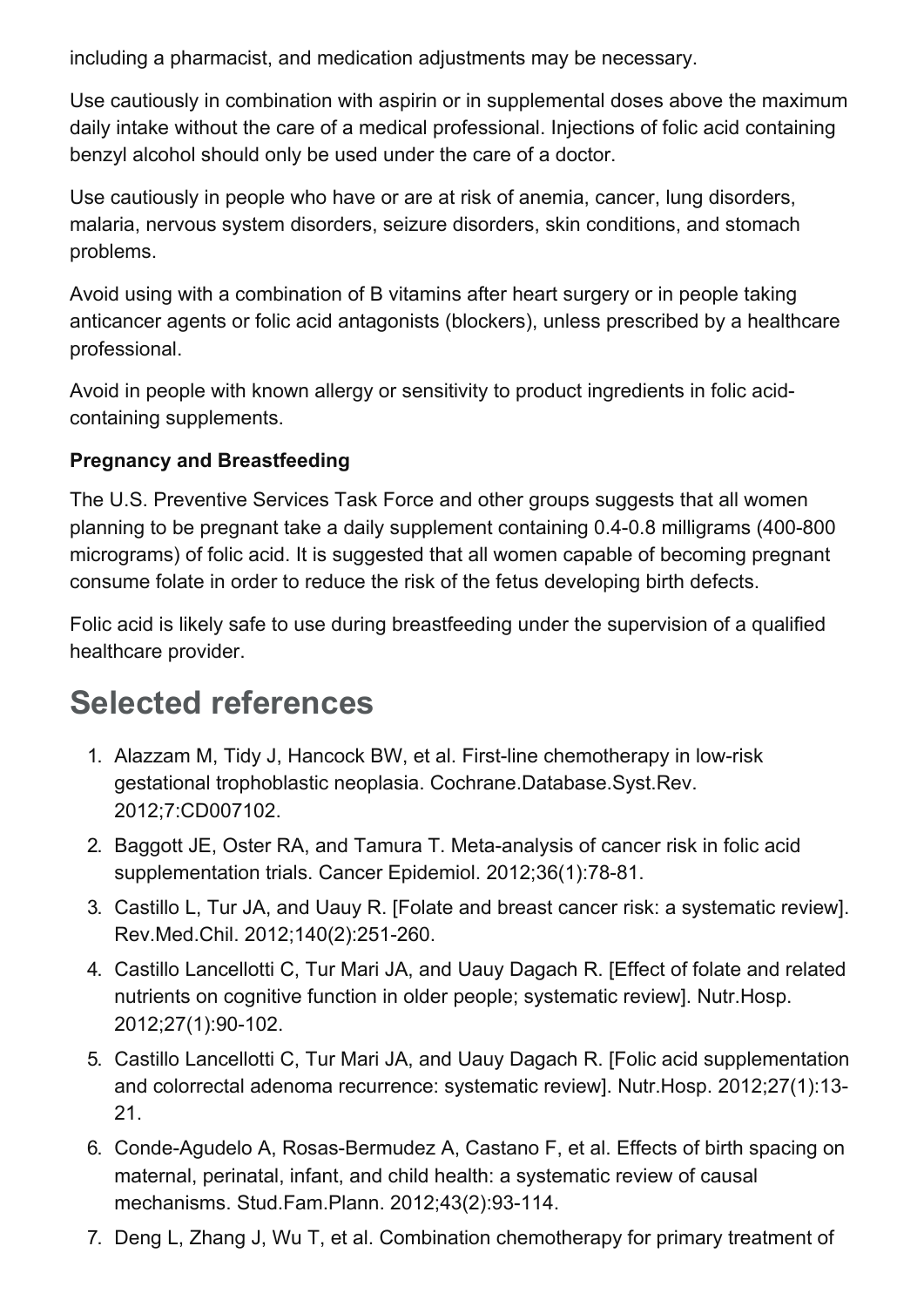high-risk gestational trophoblastic tumour. Cochrane.Database.Syst.Rev. 2013;1:CD005196.

- 8. Ford AH and Almeida OP. Effect of homocysteine lowering treatment on cognitive function: a systematic review and meta-analysis of randomized controlled trials. J.Alzheimers.Dis. 2012;29(1):133149.
- 9. Gjengedal H, Dahl L, Lavik A, et al. Randomized clinical trial comparing dietary intake in patients with implant-retained overdentures and conventionally relined denture. Int.J.Prosthodont. 2012;25(4):340-347.
- 10. Jardine MJ, Kang A, Zoungas S, et al. The effect of folic acid based homocysteine lowering on cardiovascular events in people with kidney disease: systematic review and meta-analysis. BMJ 2012;344:e3533.
- 11. Lohner S, Fekete K, Berti C, et al. Effect of folate supplementation on folate status and health outcomes in infants, children and adolescents: a systematic review. Int.J.Food Sci.Nutr. 2012;63(8):1014-1020.
- 12. Marik PE and Flemmer M. Do dietary supplements have beneficial health effects in industrialized nations: what is the evidence? JPEN J.Parenter.Enteral Nutr. 2012;36(2):159-168.
- 13. Pan Y, Guo LL, Cai LL, et al. Homocysteine-lowering therapy does not lead to reduction in cardiovascular outcomes in chronic kidney disease patients: a metaanalysis of randomised, controlled trials. Br.J.Nutr. 2012;108(3):400-407.
- 14. Qin X, Xu M, Zhang Y, et al. Effect of folic acid supplementation on the progression of carotid intima-media thickness: a meta-analysis of randomized controlled trials. Atherosclerosis 2012;222(2):307-313.
- 15. Yang HT, Lee M, Hong KS, et al. Efficacy of folic acid supplementation in cardiovascular disease prevention: an updated meta-analysis of randomized controlled trials. Eur.J.Intern.Med. 2012;23(8):745-754.

Portions of this document last updated: Feb. 01, 2014

Original article: http://www.mayoclinic.org/drugs-supplements/folate/evidence/hrb-20059475

This evidence-based monograph was prepared by The Natural Standard Research Collaboration

#### [www.naturalstandard.com](http://www.naturalstandard.com/)

Any use of this site constitutes your agreement to the Terms and Conditions and Privacy Policy linked below.

Terms and [Conditions](http://www.mayoclinic.org/about-this-site/terms-conditions-use-policy) **[Privacy](http://www.mayoclinic.org/about-this-site/privacy-policy) Policy** Notice of Privacy [Practices](http://www.mayoclinic.org/about-mayo-clinic/notice-of-privacy-practices)

Mayo Clinic is a not-for-profit organization and proceeds from Web advertising help support our mission.